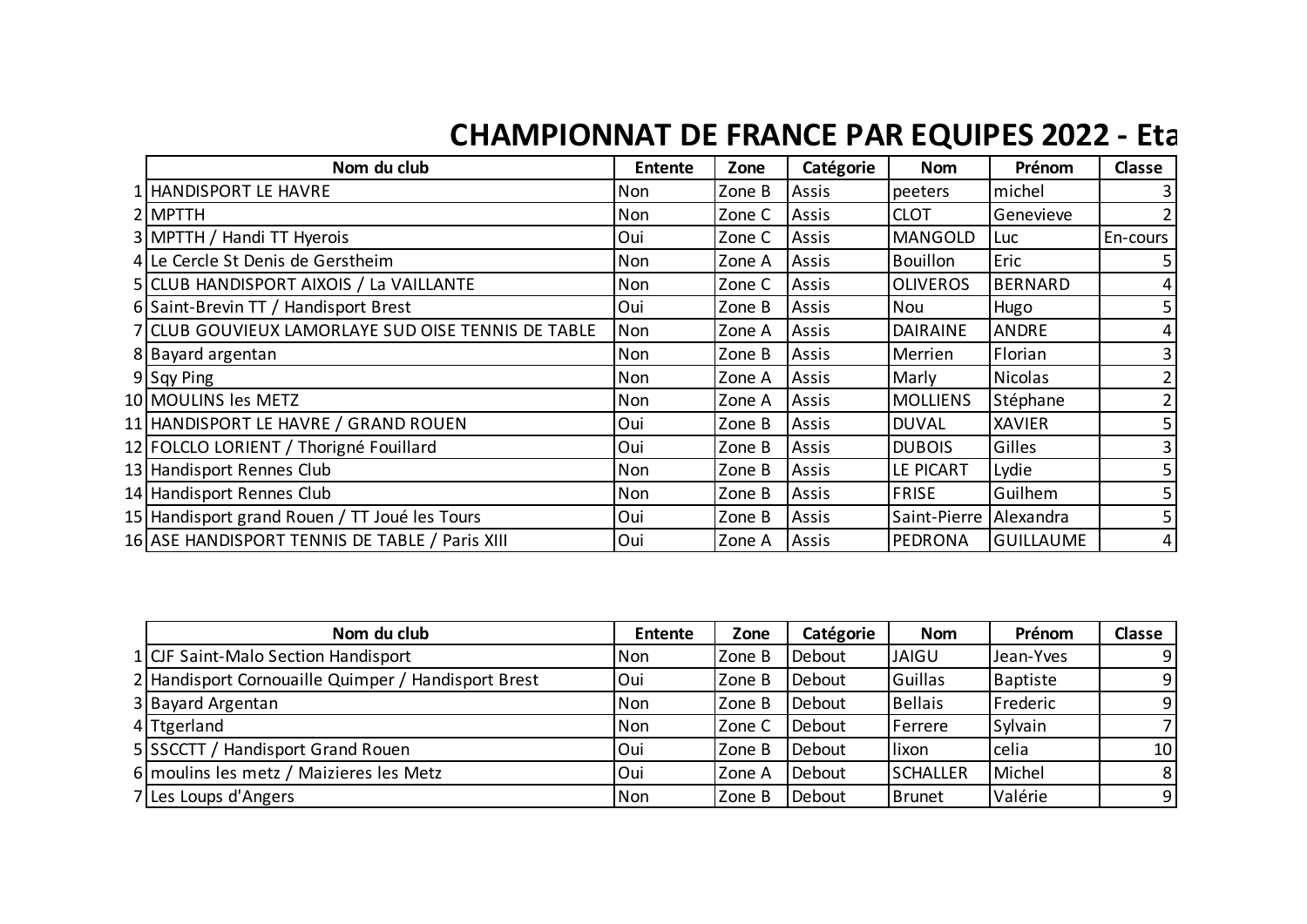| 8 US ORMESSON TT                                | <b>Non</b> | Zone A | Debout          | <b>TOMASSO</b> | <b>IGuv</b>  | 10 <sup>1</sup> |
|-------------------------------------------------|------------|--------|-----------------|----------------|--------------|-----------------|
| 9 Handisport grand ROUEN / Sotteville les Rouen | Oui        | Zone B | <b>I</b> Debout | l Empis        | <b>EDGAR</b> |                 |
| 10 Thorigné Fouillard / A Epernon               | Oui        | Zone B | <b>I</b> Debout | <b>CARDOSO</b> | JOAO PAULO   |                 |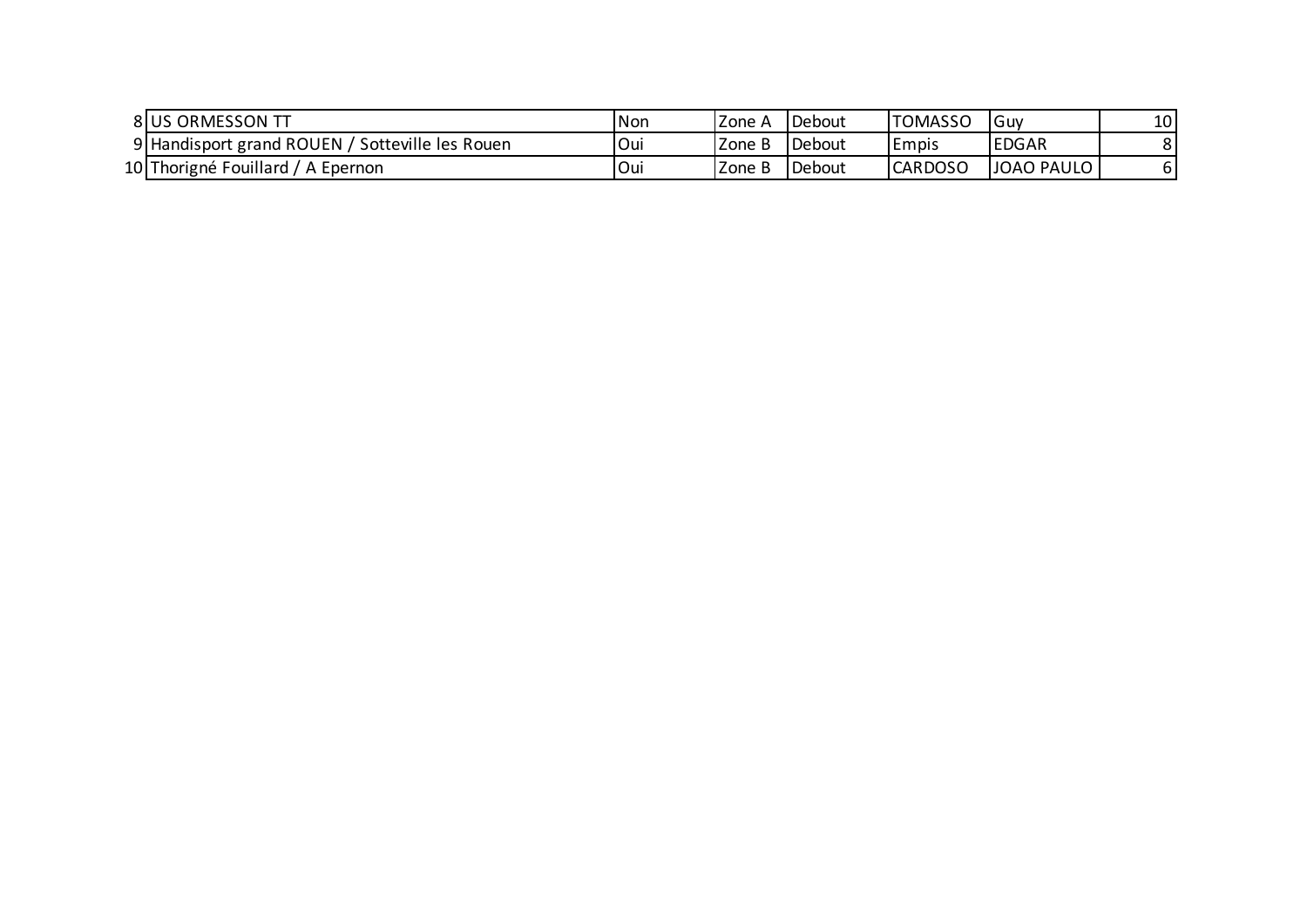## **Ref. 2022** *R* **CHAMPION 17 mai 2022**

| <b>Nom</b>      | Prénom          | <b>Classe</b> | <b>Nom</b>   | Prénom        | <b>Classe</b> | Horodateur       |
|-----------------|-----------------|---------------|--------------|---------------|---------------|------------------|
| <b>ECHARS</b>   | <b>STEPHANE</b> | 51            | <b>DUVAL</b> | <b>XAVIER</b> | 5             | 09/03/2022 09:49 |
| <b>DURAND</b>   | Christophe      |               | 5 ROSEC      | Gregory       | 5.            | 06/03/2022 08:25 |
| <b>GIARDINO</b> | Thomas          |               |              |               |               | 06/03/2022 08:34 |
| Moreau          | Fabrice         |               |              |               |               | 06/03/2022 11:05 |
| <b>BONNAT</b>   | <b>PASCAL</b>   |               | 5 MUHL       | Patrick       |               | 07/03/2022 14:45 |
| Olivier         | Maeva           | 3             |              |               |               | 12/03/2022 13:48 |
| <b>MANIER</b>   | <b>WILLIAM</b>  | 5             |              |               |               | 17/03/2022 09:45 |
| Martin          | Emeric          | 4             |              |               |               | 27/03/2022 18:50 |
| Adjal           | Yorick          | 3             |              |               |               | 16/04/2022 08:31 |
| <b>PAPIRER</b>  | Alan            |               |              |               |               | 19/04/2022 19:58 |
| <b>COLARD</b>   | <b>LUDOVIC</b>  | 5             |              |               |               | 25/04/2022 15:59 |
| <b>MELIN</b>    | David           | 5             |              |               |               | 26/04/2022 09:40 |
| <b>LORANT</b>   | Jérome          | 5             |              |               |               | 29/04/2022 08:14 |
| <b>EDERN</b>    | Eric            | 4             |              |               |               | 29/04/2022 08:23 |
| Cartault        | Anais           | 3             |              |               |               | 02/05/2022 17:02 |
| <b>DURIEUX</b>  | <b>PHILIPPE</b> | 5             |              |               |               | 08/05/2022 15:43 |

| <b>Nom</b>     | Prénom     | <b>Classe</b> | <b>Nom</b>  | Prénom  | Classe | Horodateur          |
|----------------|------------|---------------|-------------|---------|--------|---------------------|
| <b>MICHEL</b>  | Vincent    |               | 10 DELAGREE | Fabrice |        | 10 07/04/2022 18:52 |
| Larbaoui       | Romain     |               |             |         |        | 28/03/2022 20:02    |
| Le Morvan      | Audrey     |               | 10 Mast     | Antoine |        | 10 27/03/2022 18:48 |
| Miller         | Christophe |               |             |         |        | 18/03/2022 21:04    |
| Chauvin        | Clément    | 10            |             |         |        | 05/05/2022 20:46    |
| <b>VINCHON</b> | Romaric    | <b>NE</b>     |             |         |        | 19/04/2022 19:56    |
| Serignat       | François   |               |             |         |        | 11/03/2022 17:23    |